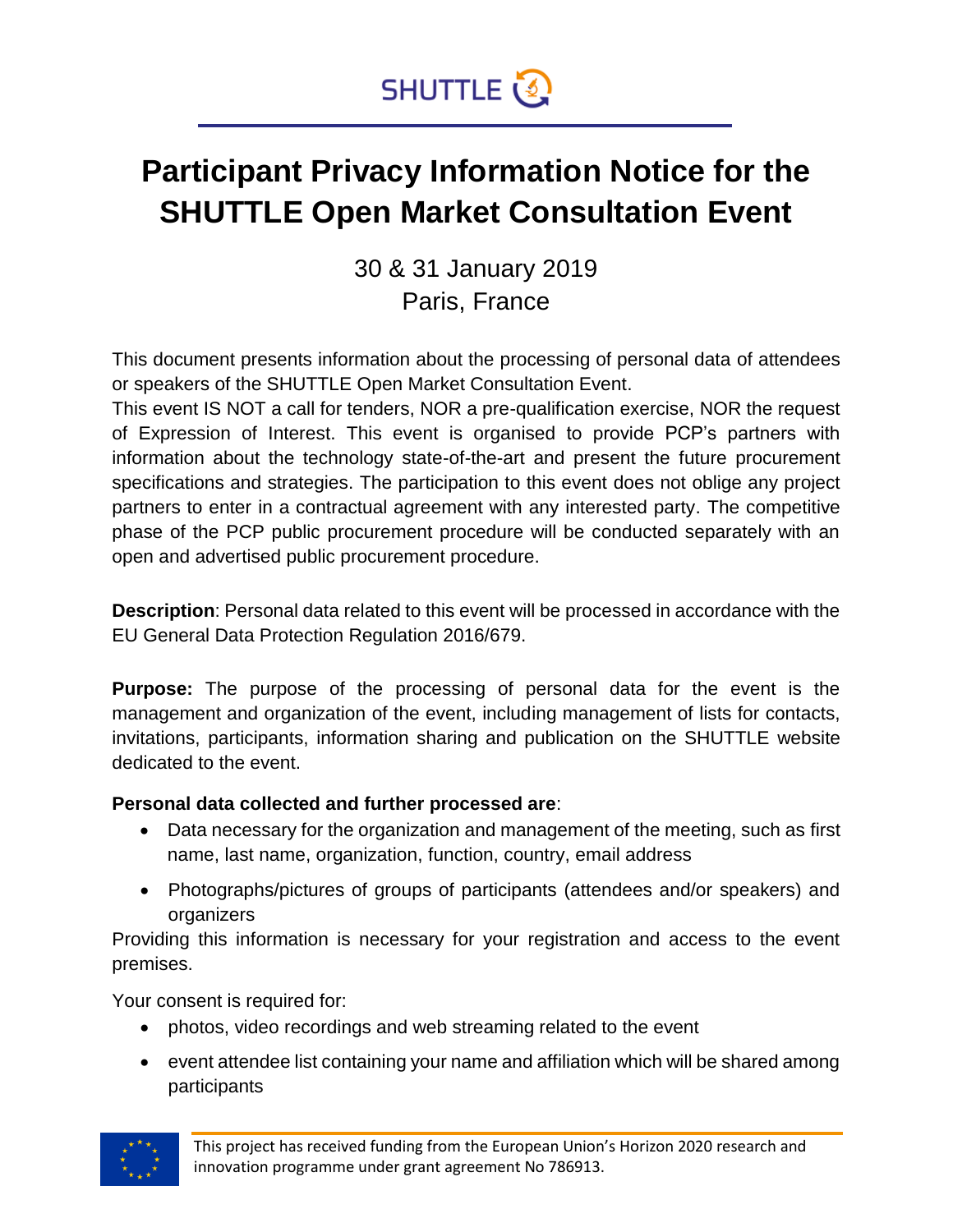## **SHUTTLE**

**Data controller:** ARTTIC, as the meeting organizer and partner of the SHUTTLE project, is the Data controller of all the above personal information collected from you and used for the purposes explicitly identified below. ARTTIC is a French company incorporated under registration number 34411239600058 with offices at 58A rue du dessous des berges, 75013 Paris, France. ARTTIC will collect and use the above-mentioned personal information only to the extent necessary for organizational purposes, to provide you with information about the event (before, during and after) and process your application to participate. Where necessary, we may also share your information with service providers for the purposes of organizing the event and associated events.

**Recipients:** ARTTIC staff, the project coordinator's staff and service providers where necessary

**Personal Data Retention:** Your personal data will be part of a list of contact details shared internally among the staff of ARTTIC and of the project's coordinator and will be retained by ARTTIC for no more than 6 months following the event.

Under certain conditions outlined in law, we may disclose your information to third parties, (such as the European Anti-Fraud Office, the Court of Auditors, or law enforcement authorities) if it is necessary and proportionate for lawful, specific purposes. We will not use personal data for any other purpose unless a new legal foundation exists, in which case you will be notified or asked for renewed consent with full information about the further processing.

**Subject's Data Protection Rights:** Under certain circumstances, by law you have the right to:

- Request information about whether we hold personal information about you, and, if so, what that information is and why we are holding/using it.
- Request access to your personal information (commonly known as a "data subject access request"). This enables you to receive a copy of the personal information we hold about you and to check that we are lawfully processing it.
- Request correction of the personal information that we hold about you. This enables you to have any incomplete or inaccurate information we hold about you corrected.
- Request erasure of your personal information. This enables you to ask us to delete or remove personal information where there is no good reason for us continuing to process it.

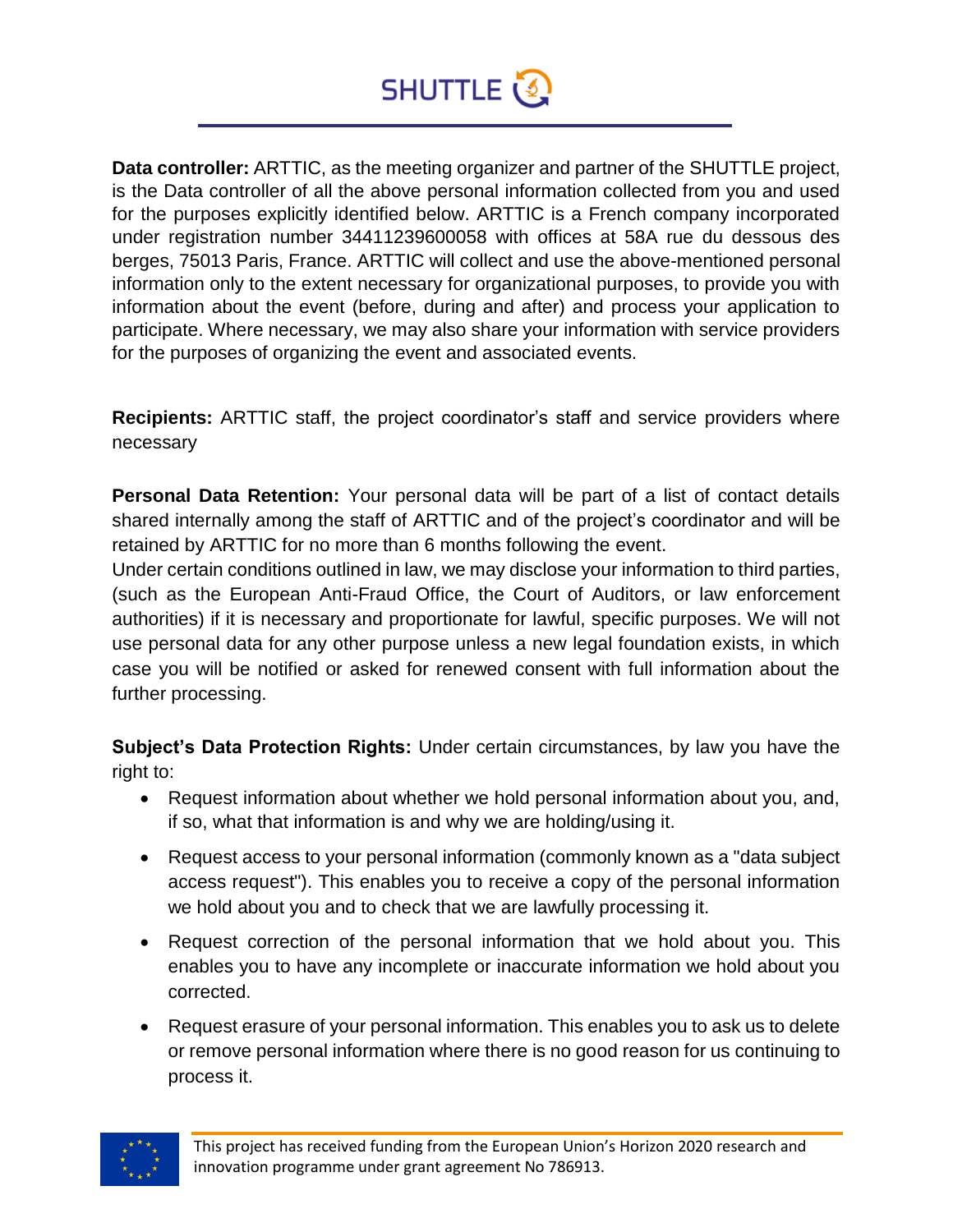# SHUTTLE<sup>2</sup>

- Request the restriction of processing of your personal information. This enables you to ask us to suspend the processing of personal information about you.
- Request transfer of your personal information in an electronic and structured form to you or to another party (commonly known as a right to "data portability"). This enables you to take your data from us in an electronically useable format and to be able to transfer your data to another party in an electronically useable format.
- Withdraw consent. When our use of your personal data is based on your consent, you have the option to withdraw your consent to our processing and delete your personal data at any time by sending us an email at [arttic-privacy@eurtd.com.](mailto:arttic-privacy@eurtd.com) Once we have received notification that you have withdrawn your consent, we will no longer process your information for the purpose or purposes you originally agreed to, unless we have another legitimate basis for doing so in law.

#### **How we use your personal data if you are an event attendee**

#### **Registration**

If you register to attend the SHUTTLE Open Market Consultation Event, we will collect some of your personal data for the purposes of processing your registration and for organizational matters.

When submitting the registration form for the event, registrants are asked if they accept their details to be added to the conference attendee list which will be shared with all attendees.

The personal data may be shared with selected service providers necessary for organizational purposes. Any and all service providers that may be selected for the event, will be contractually bound to process personal data on behalf of us, keep confidential any data they handle and protect it from unauthorized access, use and retention.

ARTTIC will delete these data six months following the event or at the latest after the last follow-up action.

If you want us to delete these data from our internal repositories at any point in time after you have given your consent, please contact us at [arttic-privacy@eurtd.com](mailto:arttic-privacy@eurtd.com) and we will do so within ten working days upon receipt of your request or the latest correspondence with you about your request.

#### **Photos and videos**

The ARTTIC and/or project's coordinator's staff may take photos and videos of the event and publish them on this SHUTTLE website and other SHUTTLE social channels (Twitter, Vimeo, LinkedIn and YouTube). Should you wish not to be photographed or not to appear in the photos and/or videos you are requested to contact [shuttle-tender-contact@eurtd.com](mailto:shuttle-tender-contact@eurtd.com) as soon as possible before the event so that suitable arrangements can be made, as far as it is practicable.